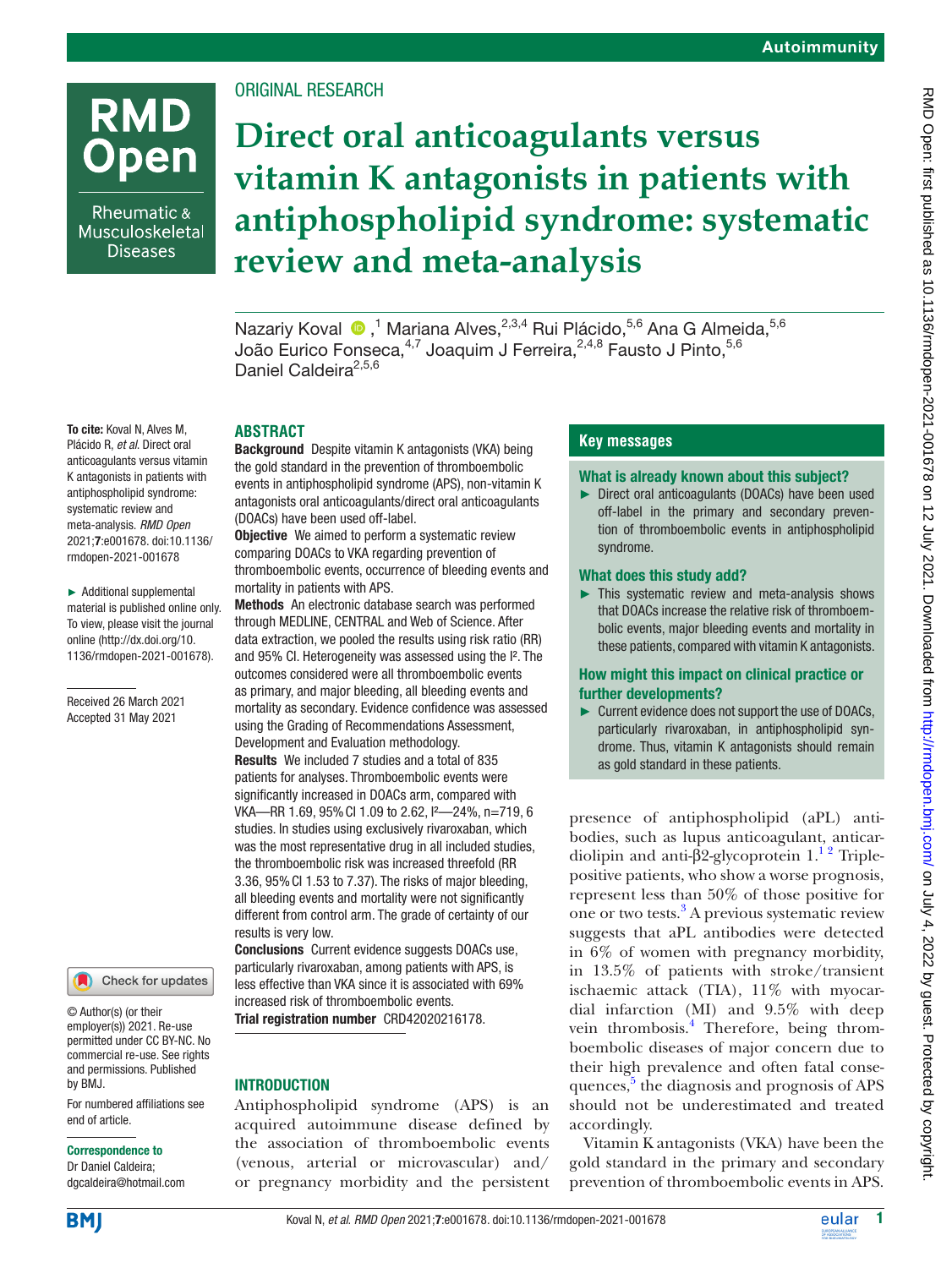

<span id="page-1-0"></span>Figure 1 Study flow chart.

The target international normalised ratios (INR) interval should be between 2.0 and 3.0, but long-term treatment is a great medical challenge in these patients, particularly due to the risk of major bleeding. $67$ 

Another class of anticoagulants, the non-vitamin K antagonists oral anticoagulants (NOACs), also called direct oral anticoagulants (DOACs), have been used in many countries worldwide in the treatment and prevention of venous thromboembolism (VTE) as well as in stroke prevention in atrial fibrillation. DOACs include drugs such as apixaban, edoxaban, dabigatran and rivaroxaban.[8](#page-8-5) DOACs revealed several advantages over VKA: lower incidence of major bleeding, minor drug and food interactions, rapid onset (and also offset) of action, more predictable pharmacokinetics and pharmacodynamics and lack of need for laboratory monitoring with higher patients' satisfaction.<sup>8-10</sup>

On the other hand, the data and the experience in this area are limited and heterogeneous increasing the uncertainty about the use of DOACs in APS.

Therefore, we aimed to perform a systematic review to compare DOACs to VKA regarding prevention of thromboembolic events, occurrence of bleeding events and mortality in patients with APS.

#### **METHODS**

This systematic review followed the principles of MOOSE and PRISMA<sup>11 12</sup> and was registered in PROSPERO: CRD42020216178.

# Eligibility criteria

We considered published longitudinal studies (randomised controlled trials (RCTs) and observational studies, whether retrospective or prospective) comparing DOACs with VKA control group in adult patients diagnosed with APS. The type of APS (primary vs secondary), previously registered thromboembolic events (venous, arterial or microvascular) or the aPL antibodies profile were not initially relevant for the eligibility criteria. The outcomes considered were all thromboembolic events as primary, and major bleeding, all bleeding events and mortality as secondary. As rule, our all bleeding events encompass any type of bleeding, either major, clinically relevant non-major or minor.

Reviews, case series, case reports, commentaries or studies with unclear outcomes were not included.

#### Information sources and search strategies

An electronic database search for relevant material for inclusion criteria through MEDLINE, CENTRAL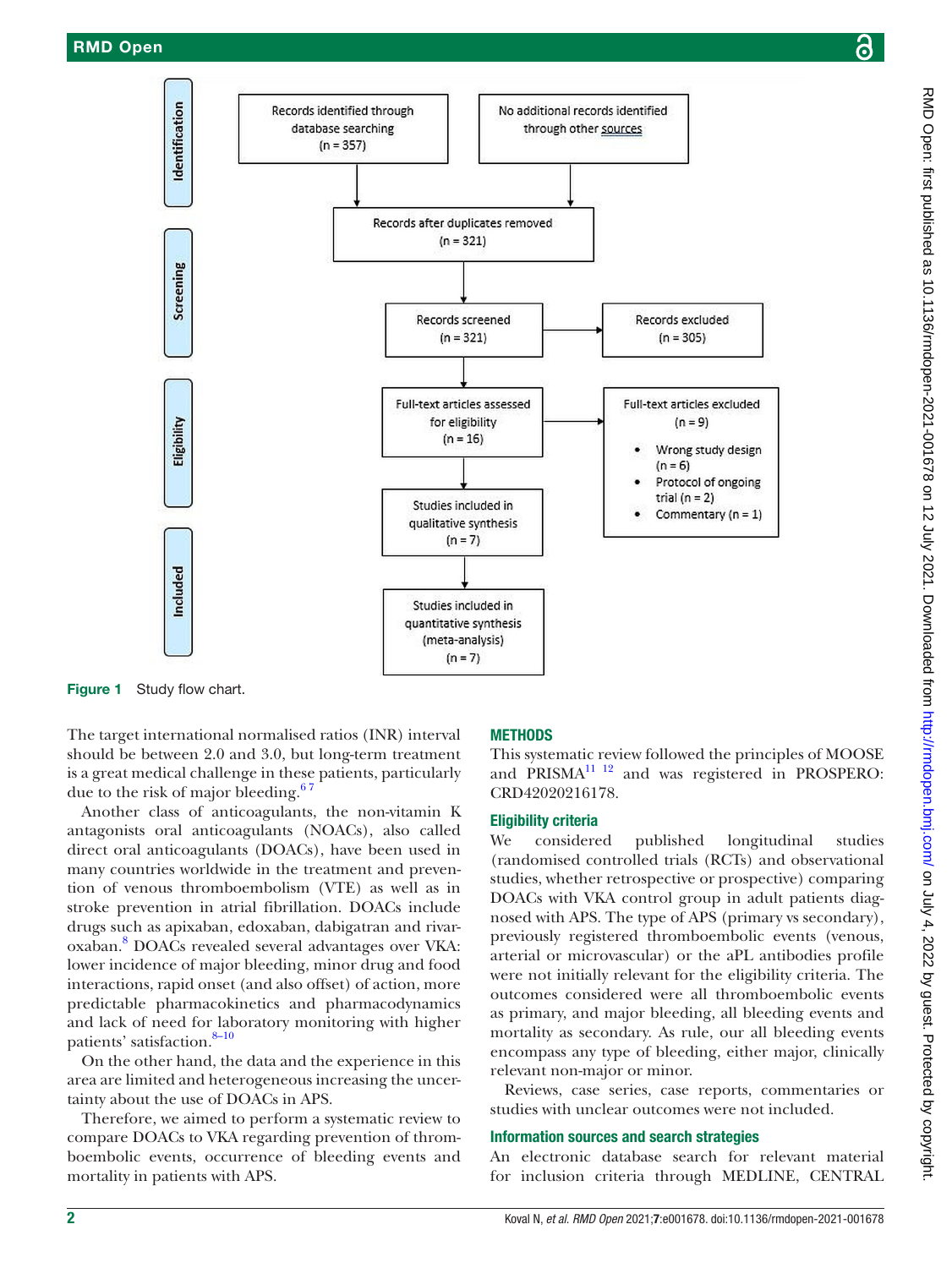<span id="page-2-0"></span>

|                                  |                              |                                                                                                                                                                                                                                                                                           |                                                                                                                                                                                                                                                                                                                   |                                                                                                                                                                         |                                                                                                                                                                                                                                                                                                                                                            |                                                                                                                                                                                                 | Continued |
|----------------------------------|------------------------------|-------------------------------------------------------------------------------------------------------------------------------------------------------------------------------------------------------------------------------------------------------------------------------------------|-------------------------------------------------------------------------------------------------------------------------------------------------------------------------------------------------------------------------------------------------------------------------------------------------------------------|-------------------------------------------------------------------------------------------------------------------------------------------------------------------------|------------------------------------------------------------------------------------------------------------------------------------------------------------------------------------------------------------------------------------------------------------------------------------------------------------------------------------------------------------|-------------------------------------------------------------------------------------------------------------------------------------------------------------------------------------------------|-----------|
|                                  | <b>Outcomes</b>              | thrombin generation, markers of<br>and bleeding events to day 210,<br>endogenous thrombin potential<br>Primary: percentage change in<br>from randomisation to day 42.<br>in-vivo coagulation activation,<br>Secondary: occurrence of TE<br>adherence to treatment and<br>quality of life. | thromboembolism (or unexplained<br>verified venous thromboembolism<br>or death associated with venous<br>bleeding, all bleeding events.<br>Primary - efficacy: recurrent<br>symptomatic and objectively<br>death in the placebo-control<br>clinically relevant non-major<br>Secondary: major bleeding,<br>study). | Primary: recurrence of thrombosis.<br>Secondary: major bleeding and<br>clinically relevant non-major<br>bleeding.                                                       | Secondary: DVT, PE, intracerebral<br>minor bleeding, compliance with<br>bleeding, critical area bleeding,<br>thrombosis, retinal thrombosis,<br>peripheric or mesenteric artery<br>bleeding and vascular death.<br>fatal bleeding, clinically overt<br>thrombosis, AMI, stroke/TIA<br>thrombosis, small vessels<br>Primary: TE events, major<br>treatment. | Primary: symptomatic TE events<br>(venous or arterial), PE, SVT,<br>clinically relevant non-major<br>Secondary: major bleeding,<br>stroke, TIA, MI.<br>bleeding.                                |           |
|                                  | Female (%)                   | Rivaroxaban-42<br>Warfarin-42<br>(74%).<br>$(71%)$ .                                                                                                                                                                                                                                      | Dabigatran-24<br>Warfarin-31<br>$(33.8\%)$ .<br>(38.7%)                                                                                                                                                                                                                                                           | VKA-5 (33.3 %).<br>Rivaroxaban-4<br>$(30.8\%)$ .                                                                                                                        | Rivaroxaban-39<br>Warfarin-38<br>(66%).<br>$(62%)$ .                                                                                                                                                                                                                                                                                                       | DOACs-69 (84%).<br>VKA-77 (82%).                                                                                                                                                                |           |
|                                  | Mean age (SD)<br>(IQR) years | Warfarin-50 (14).<br>Rivaroxaban-47<br>$(17)$ .                                                                                                                                                                                                                                           | $-47.8(14.9)$<br>Dabigatran<br>47.4 (16.8).<br>Warfarin-                                                                                                                                                                                                                                                          | $-46.2(16.4)$<br>Rivaroxaban<br>43.1 (15.8).<br>Warfarin-                                                                                                               | Rivaroxaban-<br>46.5 (10.2).<br>46.1 (13.2).<br>Warfarin –                                                                                                                                                                                                                                                                                                 | VKA-45 (13)<br>DOAC <sub>s</sub> -<br>44 (11).                                                                                                                                                  |           |
|                                  | Follow-up                    | 210 days.                                                                                                                                                                                                                                                                                 | and 6-36 months<br>RE-COVER/RE-<br>COVER II trials<br>in RE-MEDY.<br>6 months in                                                                                                                                                                                                                                  | 21.9 months<br>(mean).                                                                                                                                                  | 611 days.                                                                                                                                                                                                                                                                                                                                                  | 51 months<br>(median).                                                                                                                                                                          |           |
|                                  | Intervention vs control      | clearance <29mL/min) and<br>59 remained on Warfarin<br>Rivaroxaban (oral, one<br>or 15mg if creatinine<br>(target INR 2.0-3.0).<br>time a day, 20mg,<br>57 switched to                                                                                                                    | 71 on Dabigatran (oral, two<br>80 on Warfarin (INR range<br>times a day, 150mg) and<br>$2.0 - 3.0$ ).                                                                                                                                                                                                             | 21 days followed by 20mg<br>one time a day if switched<br>two times a day, 15 mg for<br>from VKA) and 15 on VKA.<br>one time a day or 20 mg<br>13 on Rivaroxaban (oral, | and 61 on warfarin (target<br>clearance 30-50mL/min)<br>59 on rivaroxaban (oral,<br>one time a day, 20mg<br>or 15mg if creatinine<br>NR 2.0-3-0)                                                                                                                                                                                                           | DOACs: 36 on rivaroxaban<br>42 on apixaban (two times<br>(one time a day, 20mg),<br>dabigatran (two times a<br>a day, 5mg) and 4 on<br>94 on VKA (target INR<br>day, 150 mg).<br>$2.0 - 3.0$ ). |           |
|                                  | Relevant patients            | thrombotic APS (venous),<br>fertile, with adequate<br>last event. Women, if<br>intensity warfarin23<br>receiving standard-<br>months since the<br>116 adults, with<br>contraception.                                                                                                      | with dabigatran during<br>RE-COVER/RE-COVER II<br>DVT or PE in RE-COVER<br>additionally treated with<br>(with<br>RE-COVER II trials and<br>symptomatic, proximal<br>AC for 3-12 months or<br>151 adult patients<br>trials in RE-MEDY)                                                                             | thrombotic APS (venous).<br>28 patients, with                                                                                                                           | tests (triple positivity) and<br>history of thrombosis<br>120 adults, with APS<br>(arterial, venous and/<br>positive for all 3 aPL<br>microthrombosis).<br>or biopsy proven                                                                                                                                                                                | 176 patients diagnosed<br>with APS.                                                                                                                                                             |           |
|                                  | Country                      | У                                                                                                                                                                                                                                                                                         | Worldwide                                                                                                                                                                                                                                                                                                         | <b>Italy</b>                                                                                                                                                            | <b>Italy</b>                                                                                                                                                                                                                                                                                                                                               | Poland                                                                                                                                                                                          |           |
| Summary of study characteristics | Study design                 | RCT                                                                                                                                                                                                                                                                                       | quorgans<br>Posthoc<br>analysis                                                                                                                                                                                                                                                                                   | Prospective<br>cohort                                                                                                                                                   | RCT                                                                                                                                                                                                                                                                                                                                                        | Prospective<br>cohort                                                                                                                                                                           |           |
| ٣<br><b>Table</b>                | Identification               | Cohen et al <sup>23</sup>                                                                                                                                                                                                                                                                 | Goldhaber et<br>$a^{25}$                                                                                                                                                                                                                                                                                          | Martinelli et al <sup>29</sup> +                                                                                                                                        | Pengo et al <sup>22</sup>                                                                                                                                                                                                                                                                                                                                  | Malec et al <sup>30</sup>                                                                                                                                                                       |           |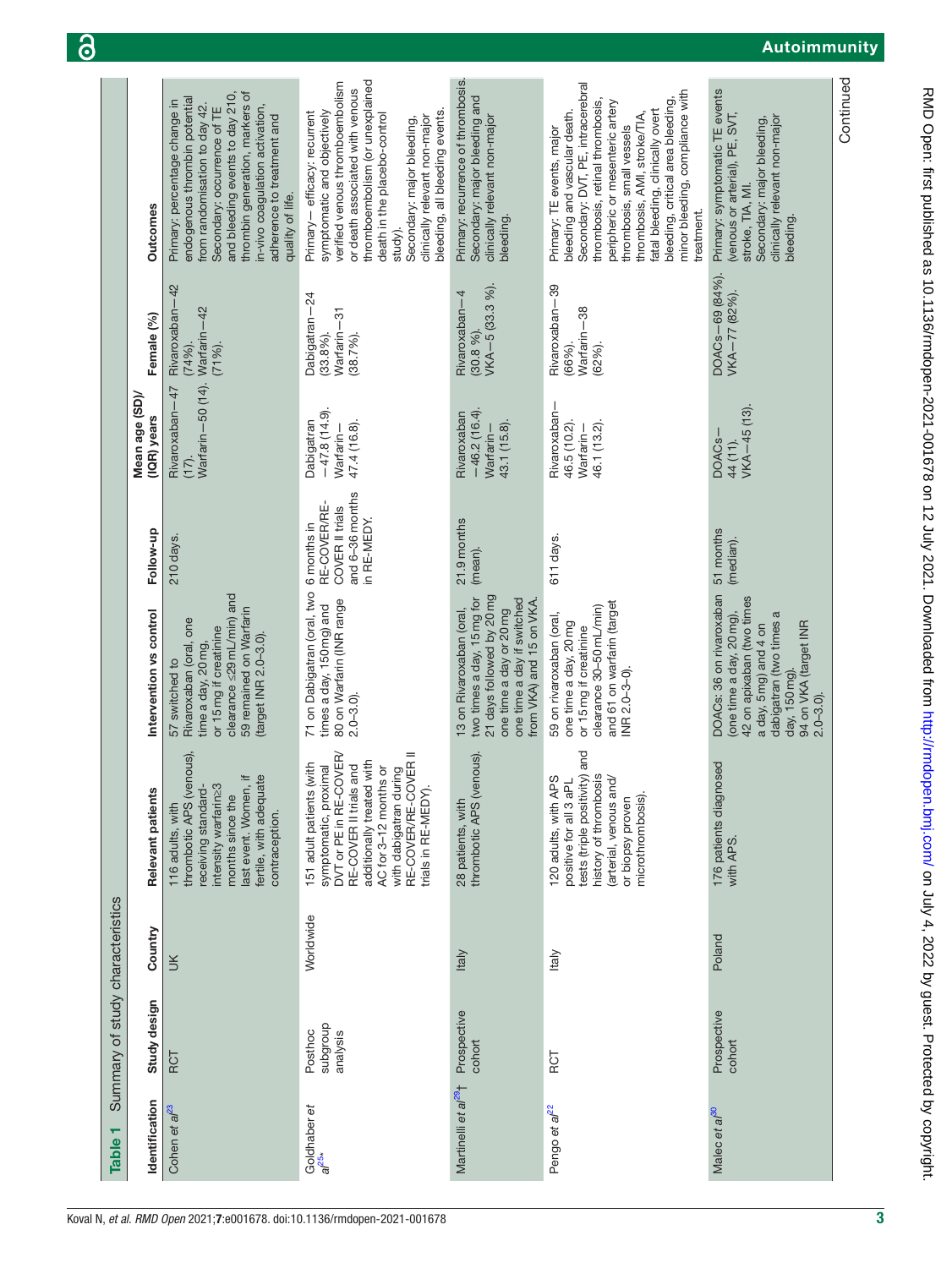| Table 1 Continued<br>Identification<br>Ordi-Ros et al <sup>24</sup><br>Sato et $a^{31}$ | Study design<br>Retrospective<br>cohort<br>RCT                                        | Country<br>Japan<br>Spain | thrombotic APS (venous or time a day, 20 mg or 15 mg<br>arterial) and a positive aPL if creatinine clearance<br>testing on 2 occasions at<br>APS.<br>least 3 months apart.<br>Relevant patients<br>54 patients, with<br>190 adults, with | Intervention vs control<br>$2.0 - 3.0$ or $3.1 - 4.0$ if history<br>and 95 on VKA (target INR<br>of recurrent thrombosis).<br>95 on rivaroxaban (one<br>30-49 mL/min/1.73 m <sup>2</sup> )<br>apixaban) and 36 on<br>edoxaban and 1 on<br>18 on DOACs (5 on<br>rivaroxaban, 12 on<br>warfarin. | 60 months (at<br>Follow-up<br>36 months.<br>most). | Rivaroxaban-47 Rivaroxaban-61<br>Mean age (SD)/<br>(17.1).<br>Warfarin—42.6<br>DOACs-47.7<br>(IQR) years<br>$(40 - 55)$ .<br>$(13.4)$ . | VKA-51 (38-63). VKA-60 (63.2%).<br>Warfarin-30<br>$DOACS - 15$<br>Female (%)<br>(64.2%).<br>$(83.3\%)$ .<br>$(83.3\%)$ . | bleeding requiring hospitalisation<br>Primary: new thrombotic events,<br>Secondary: time to thrombosis,<br>venous thrombosis and severe<br>Primary: event-free survival for<br>type of thrombotic event, non-<br>5 years (recurrence of arterial/<br>changes in level of selected<br>major bleeding, CV death,<br>and/or transfusion).<br>najor bleeding.<br>biomarkers.<br><b>Outcomes</b> |
|-----------------------------------------------------------------------------------------|---------------------------------------------------------------------------------------|---------------------------|------------------------------------------------------------------------------------------------------------------------------------------------------------------------------------------------------------------------------------------|------------------------------------------------------------------------------------------------------------------------------------------------------------------------------------------------------------------------------------------------------------------------------------------------|----------------------------------------------------|-----------------------------------------------------------------------------------------------------------------------------------------|--------------------------------------------------------------------------------------------------------------------------|---------------------------------------------------------------------------------------------------------------------------------------------------------------------------------------------------------------------------------------------------------------------------------------------------------------------------------------------------------------------------------------------|
|                                                                                         | tAuthors only present age at index thrombosis.<br>Considering only patients with APS. |                           |                                                                                                                                                                                                                                          |                                                                                                                                                                                                                                                                                                |                                                    |                                                                                                                                         |                                                                                                                          |                                                                                                                                                                                                                                                                                                                                                                                             |
|                                                                                         |                                                                                       |                           |                                                                                                                                                                                                                                          |                                                                                                                                                                                                                                                                                                |                                                    |                                                                                                                                         |                                                                                                                          |                                                                                                                                                                                                                                                                                                                                                                                             |
|                                                                                         |                                                                                       |                           |                                                                                                                                                                                                                                          |                                                                                                                                                                                                                                                                                                |                                                    |                                                                                                                                         |                                                                                                                          |                                                                                                                                                                                                                                                                                                                                                                                             |
|                                                                                         |                                                                                       |                           |                                                                                                                                                                                                                                          |                                                                                                                                                                                                                                                                                                |                                                    |                                                                                                                                         |                                                                                                                          |                                                                                                                                                                                                                                                                                                                                                                                             |
|                                                                                         |                                                                                       |                           |                                                                                                                                                                                                                                          |                                                                                                                                                                                                                                                                                                |                                                    |                                                                                                                                         |                                                                                                                          |                                                                                                                                                                                                                                                                                                                                                                                             |

AC, anticoagulation; AMI, acute myocardial infarction; aPL, antiphospholipid; APS, antiphospholipid syndrome; CV, cardiovascular; DOACs, direct oral anticoagulants; DVT, deep vein thrombosis; MI, myocardial infarction; anticoaqulation: AMI, acute myocardial infarction: aPL, antiphospholipid: APS, antiphospholipid syndrome; CV, cardiovascular: DOACs, direct oral anticoaqularts: DVT, deep vein thrombosis; MI, myocardial infarction; pulmonary embolism; RCT, randomised controlled trial; SVT, supraventricular tachycardia; TE, thromboembolism; TIA, transient ischaemic attack; VKA, vitamin K antagonists PE, pulmonary embolism; RCT, randomised controlled trial; SVT, supraventricular tachycardia; TE, thromboembolism; TIA, transient ischaemic attack; VKA, vitamin K antagonists. Q ⊬<br>A E

(Cochrane Central Register of Controlled Trials) and Web of Science was performed in March 2020. There were no restrictions on language or publication date.

The search strategy is detailed in [online supplemental](https://dx.doi.org/10.1136/rmdopen-2021-001678) [data 1](https://dx.doi.org/10.1136/rmdopen-2021-001678).

#### Studies records and data extraction

Two reviewers (NK and MA) screened the titles and abstracts yielded by the searches against the inclusion criteria and then read the full text reports and determined whether they met the inclusion criteria or not, the discrepancies being resolved by consensus. Reasons for the exclusion of articles were recorded at the full text screening stage. The data from included studies were uploaded onto a prepilot form, which included information such as study type, interventions, inclusion criteria, follow-up time, population main characteristics and outcomes. When studies presented different estimates, we used the most precise or adjusted measure.

### Risk of bias

Each study was evaluated independently by two authors (NK and MA) in each of the domains of bias contained in the tools. For RCTs, we used the Cochrane risk of bias tool (RoB 2.0 tool)<sup>[13](#page-9-6)</sup> and for observational studies, the ROBINS-I tool, $^{14}$  where all domains were classified accordingly to the algorithm. Then, the overall risk of bias judgement was performed. In RCTs, the final decision was one of: low risk, some concerns or high risk, while in observational studies it was one of: low risk, moderate risk, serious risk, critical risk or no information.

In case of posthoc analyses, while using data from the study, we additionally approached each one of the orig inal trials, to access the risks of bias separately.

# Data synthesis

The data was pooled using RevMan V.5.3 (The Nordic Cochrane Centre, Copenhagen; The Cochrane Collabo ration,  $2014$ ).<sup>[15](#page-9-8)</sup>

In accessing results, the intention-to-treat analysis was used, always favouring the bigger denominator.

The outcomes were treated as a dichotomous data and risk ratio (RR) and 95%CI were used to estimate pooled results from studies.<sup>[15](#page-9-8)</sup>

Heterogeneity was assessed using the  $I^{2.16}$  $I^{2.16}$  $I^{2.16}$  The  $I^{2}$  statistics measures the percentage of total variation between studies attributed to interstudy heterogeneity rather than random. Statistical heterogeneity was considered substantial if  $I^2 > 50\%$ . Fixed effects model was used by default because we wanted to estimate the mean effect of NOACs/DOACs in patients with APS. DerSimonian and Laird random effects model was only used if  $I^2$  > 50%.[15 17 18](#page-9-8)

Publication bias assessment was performed through funnel plot examination if more than 10 studies were included.<sup>19</sup>

Subgroup analyses were done for type of study (RCT vs observational), accuracy/certainty of APS diagnosis

Table 1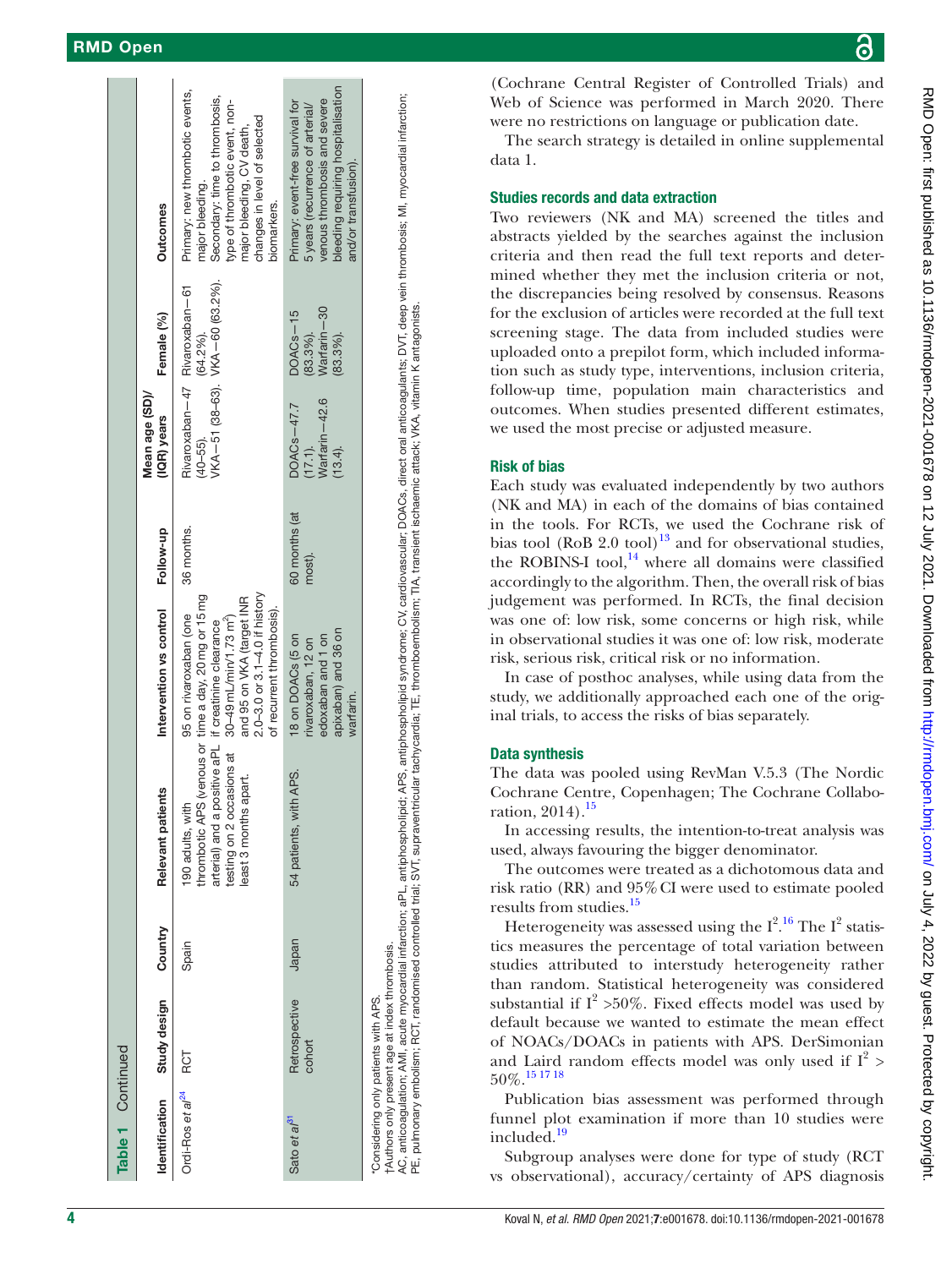$(defined according to Sapporo criteria),<sup>1</sup> triple-positive$ patients  $\langle 60\% \text{ or} \ge 60\% \rangle$  and type of DOACs used (just rivaroxaban vs other DOACs±rivaroxaban).

#### Assessment of confidence in cumulative evidence

As recommended by the Grading of Recommendations Assessment, Development and Evaluation (GRADE) Working Group methodology, two reviewers independently (NK and MA) assessed all the critical outcomes in the following domains: risk of bias, inconsistency, indirectness, imprecision and publication bias. $20$   $21$  The confidence on the pooled evidence was graded as very low, low, moderate or high. The pooled relative risks, as well as absolute risk measures, and the confidence on the pooled evidence were reported in the summary of find-ings table.<sup>[15](#page-9-8)</sup>

#### RESULTS

#### Included studies

The search showed 357 uploaded references and after removing all duplicates, 321 remained. Then, 305 were excluded for one of the following reasons: background article, wrong study design (the model designed for these studies did not meet our inclusion criteria), wrong drug, wrong population, wrong outcome, duplicate; and just 16 full-text articles were assessed for eligibility, 6 of which had a wrong study design, 2 were protocols of ongoing trials and 1 was a commentary to Pengo *et*  $a^{2^2}$  ([figure](#page-1-0) 1).

More detailed late stage/full text exclusion criteria are available in [online supplemental data 2.](https://dx.doi.org/10.1136/rmdopen-2021-001678)

Finally, seven studies published between 2016 and 2019 were included in quantitative synthesis: three open-label  $RCTs$ ;<sup>22–24</sup> one posthoc APS subgroup analysis (Goldhaber *et al*<sup>[25](#page-9-2)</sup> of three RCTs (RE-COVER,  $^{26}$  RE-COVER  $II^{27}$  $II^{27}$  $II^{27}$  and RE-MEDY<sup>28</sup> trials)) evaluating dabigatran in the treatment and prevention of VTE and three cohort studies (two prospective $2930$  and one retrospective).<sup>[31](#page-9-12)</sup>

Overall, this review included 835 patients with APS not all studies were clear about using or not the revised Sapporo criteria<sup>[1](#page-8-0)</sup> in diagnosing APS—, followed for a period range between 210 days and 60 months. Out of these, 395 constituted the intervention arm (64.3% women) and 440 the control arm (64.3% women). The mean age was similar in both groups, 44.0–47.8 years range for DOACs and 42.6–51.0 years range for VKA. The study by Martinelli *et*  $a\ell^{9}$  was not included, since authors only present patients' age at first thromboembolic event.

Regarding DOACs, 265 patients were taking rivaroxaban, 75 dabigatran, 43 apixaban and 12 Edoxaban.

Most trials had warfarin as control, with exception of Ordi-Ros *et al*<sup>[24](#page-9-11)</sup> and Malec *et al*<sup>[30](#page-9-5)</sup> trials, which do not specify the VKA used.

All studies provided data for the primary and/or secondary outcomes of this review<sup>22–25</sup> 29-31</sup> but only those with at least one event in each arm contributed for the meta-analysis.

Overall, there were 74 TE events (primary outcome) in the included trials, corresponding 55% to arterial and 45% to venous thrombosis. Out of 43 registered events in DOACs arm, 28 (65%) were arterial, largely driven by MI and stroke/TIA, 7 and 20 events, respectively [\(online supplemental data 3](https://dx.doi.org/10.1136/rmdopen-2021-001678)). In VKA arm, despite venous predominance, 13 (42%) in 31 events were arterial, out of which 1 corresponded to MI and 8 to stroke/ TIA ([online supplemental data 3\)](https://dx.doi.org/10.1136/rmdopen-2021-001678).

More detailed characteristics of the included studies can be seen in [table](#page-2-0) 1.

#### Risk of bias

Regarding all the outcomes, three studies $22-24$  were classified as having some concerns and four<sup>25 29-31</sup> at serious/ high risk of bias (tables [2 and 3\)](#page-5-0).

Three RCTs $^{22-24}$  offer some bias concerns due to deviation from intended intervention. Even though these trials were overseen by independent committees or had blinded end point adjudication, they were open label to ensure optimum drug dosing, monitoring and management.

The study by Goldhaber *et*  $a^{25}$  presents high risk due to selective reporting bias, since it was a posthoc analysis of three RCTs and there is no previously registered protocol available.

The study by Martinelli *et al*<sup>[29](#page-9-3)</sup> has serious risk of bias due to confounding—patients' aPL profile was not appropriately controlled for.

The study by Malec *et*  $a_0^{\beta 0}$  has serious risk of bias due to confounding (risk factors as arterial hypertension, dyslipidaemia and triple APS positivity were not adjusted among arms), selection of participants (for the intervention arm authors only comprised patients who preferred a NOAC/DOAC or had unstable anticoagulation with VKAs, defined as time to therapeutic range below 50% within the previous 6 months, not being clear about the remaining patients), missing data (duration of follow-up differed between arms—mean 45 months vs 62 months) and measurement of the outcomes (TE events, major bleeding and all bleeding events outcomes were assessed by clinicians aware of the intervention received by study participants).

In addition, the study by Sato *et al*<sup>[31](#page-9-12)</sup> has serious risk of bias in the classification of interventions (drug regimen—dosage, rout of administration, frequency—is not well defined), measurement of outcomes and selection of reported results. Being a retrospective cohort, outcome assessors were aware of the interventions received.

#### **Outcomes**

#### Primary: TE events

Thromboembolic events were significantly increased in the DOACs arm, compared with the VKA arm—RR 1.69 95%CI 1.09 to 2.62; I²=24%; n=719; six studies [\(figure](#page-6-0) 2).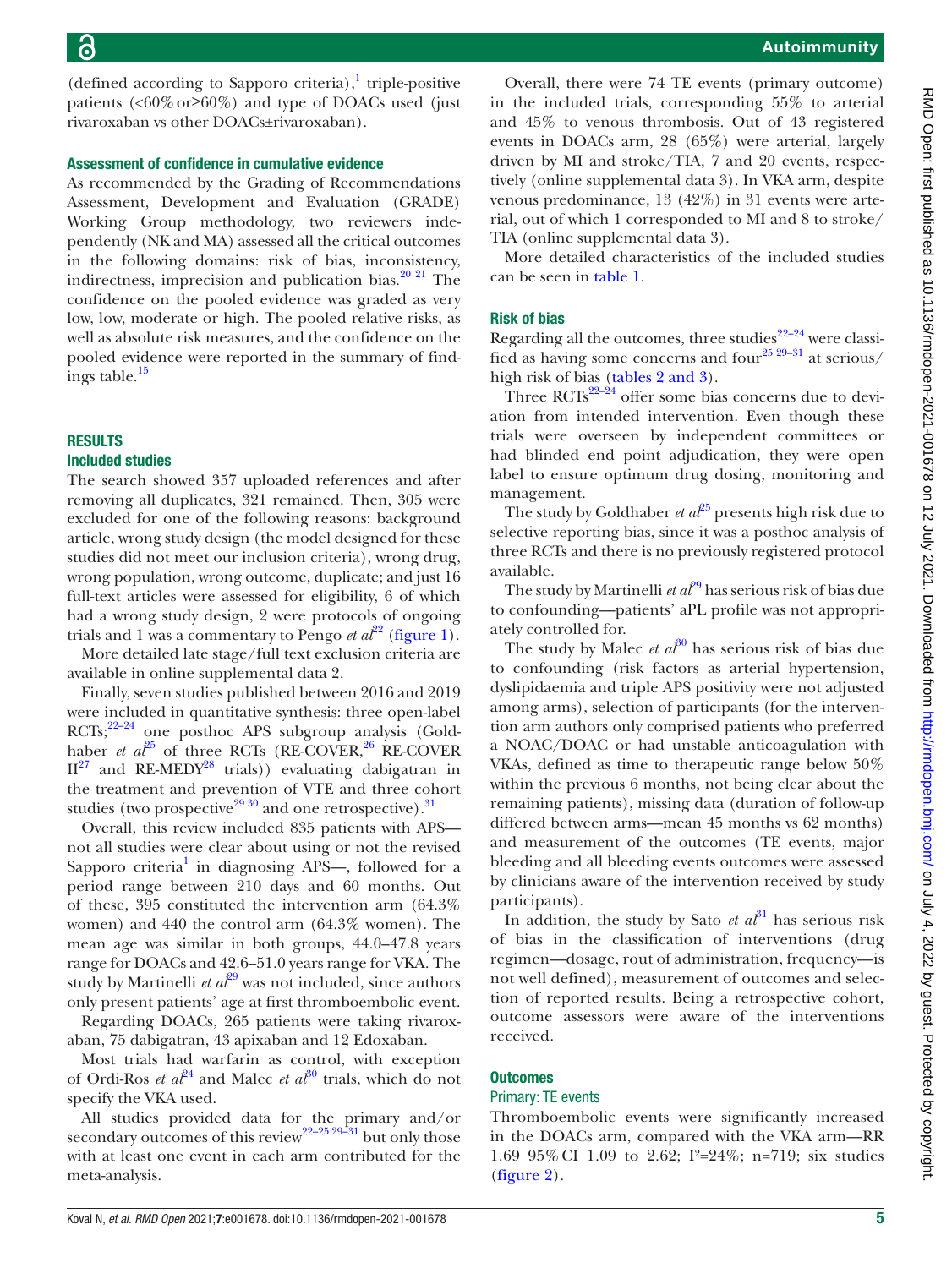<span id="page-5-0"></span>Table 2 Risk of bias assessment (RCTs) - TE events, major bleeding, all bleeding events and mortality

|                                     | <b>Risk of bias</b><br>arising from the<br>randomisation<br>process | Risk of bias due to<br>deviations from the<br>intended interventions<br>(effect of assignment<br>to intervention and/or<br>adhering to intervention) | <b>Risk of bias</b><br>due to missing<br>outcome data | <b>Risk of bias in</b><br>measurement<br>of the outcome result | <b>Risk of bias</b><br>in selection of<br>the reported | Overall risk of<br>bias |
|-------------------------------------|---------------------------------------------------------------------|------------------------------------------------------------------------------------------------------------------------------------------------------|-------------------------------------------------------|----------------------------------------------------------------|--------------------------------------------------------|-------------------------|
| Schulman et al<br>$(RE-COVER)^{26}$ | Low risk                                                            | Low risk                                                                                                                                             | Low risk                                              | Low risk                                                       | Low risk                                               | Low risk                |
| Schulman et al<br>$(RE-COVER II)27$ | Low risk                                                            | Low risk                                                                                                                                             | Low risk                                              | Low risk                                                       | Low risk                                               | Low risk                |
| Schulman et al<br>$(RE-MEDY)^{28}$  | Low risk                                                            | Low risk                                                                                                                                             | Low risk                                              | Low risk                                                       | Low risk                                               | Low risk                |
| Goldhaber et al <sup>25</sup>       | Low risk                                                            | Low risk                                                                                                                                             | Low risk                                              | Low risk                                                       | High risk                                              | High risk               |
| Cohen et $a^{23}$                   | Low risk                                                            | Some concerns                                                                                                                                        | Low risk                                              | Some concerns<br>(except for<br>$mortality -$<br>low)          | Low risk                                               | Some<br>concerns        |
| Pengo et $a^{22}$                   | Low risk                                                            | Some concerns                                                                                                                                        | Low risk                                              | Low risk                                                       | Low risk                                               | Some<br>concerns        |
| Ordi-Ros et $al24$                  | Low risk                                                            | Some concerns                                                                                                                                        | Low risk                                              | Low risk                                                       | Low risk                                               | Some<br>concerns        |

RCT, randomised controlled trial; TE, thromboembolism.

#### Secondary: major bleeding, all bleeding events and mortality

DOACs did not significantly increase the risk of major bleeding or mortality with RR 1.22 (95% CI 0.72 to 2.07; I<sup>2</sup>=0%; n=691; five studies) and RR 1.17 (95% CI 0.48 to 2.84;  $I^2=0\%$ ; n=577; four studies), respectively ([figure](#page-6-0) 2.

On the other hand, all bleeding events risk was nonsignificantly decreased in DOACs arm with RR 0.79 (95% CI 0.47 to 1.32; I<sup>2</sup>=66\%; n=457; three studies) [\(figure](#page-6-0) 2).

#### Subgroup analysis

Although there was no statistical difference comparing RCTs to cohort studies, the magnitude of the increased risk of TE in the DOACs arm was superior in RCTs—RR 2.32, 95%CI 1.14 to 4.72; I²=49%; three studies [\(online](https://dx.doi.org/10.1136/rmdopen-2021-001678) [supplemental data 4](https://dx.doi.org/10.1136/rmdopen-2021-001678)).

Regarding the certainty of APS diagnosis, there were no differences among the studies which mention the Sapporo criteria and the ones that do not ([online supple](https://dx.doi.org/10.1136/rmdopen-2021-001678)[mental data 4](https://dx.doi.org/10.1136/rmdopen-2021-001678)).

Studies including at least 60% of triple-positive patients presented higher risk of all bleeding events, compared with studies with  $<60\%$  of triple positives, even though without achieving significant subgroup difference (RR 1.19 95%CI 0.77 to 1.85 vs RR 0.61 95%CI 0.41 to 0.90; p=0.03) [\(online supplemental data 4](https://dx.doi.org/10.1136/rmdopen-2021-001678)). There were no differences regarding other outcomes.

The exclusive use of rivaroxaban presented a statistically significant increased magnitude of effect regarding TE events (RR 3.36, 95%CI 1.53 to 7.37 vs RR 1.08,

| Table 3                    |                            |                                                |                                                             |                                                                    |                         | Risk of bias assessment (observational studies) – TE events, major bleeding, all bleeding events and mortality |                                                          |                            |
|----------------------------|----------------------------|------------------------------------------------|-------------------------------------------------------------|--------------------------------------------------------------------|-------------------------|----------------------------------------------------------------------------------------------------------------|----------------------------------------------------------|----------------------------|
|                            | Bias due to<br>confounding | <b>Bias in</b><br>selection of<br>participants | <b>Bias in</b><br>classification of<br><i>interventions</i> | <b>Bias due to</b><br>deviations<br>from intended<br>interventions | <b>Bias due</b><br>data | <b>Bias in</b><br>to missing measurement of<br>outcomes                                                        | <b>Bias in</b><br>selection<br>of reported<br>result     | Overall<br>risk of<br>bias |
| Martinelli et<br>$al^{29}$ | Serious risk               | Low risk                                       | Moderate risk                                               | Low risk                                                           | Low risk                | Serious risk<br>(except for<br>mortality-low)                                                                  | Serious risk<br>(except for<br>$m$ ortality —<br>low)    | Serious<br>risk            |
| Malec et $a^{30}$          | Serious risk               | Serious risk                                   | Low risk                                                    | Low risk                                                           | Serious<br>risk         | Serious risk<br>(except for<br>mortality-low)                                                                  | Moderate<br>risk<br>(except for<br>$mortality -$<br>low) | Serious<br>risk            |
| Sato et al <sup>31</sup>   | Moderate risk              | Moderate risk                                  | Serious risk                                                | Low risk                                                           | Low risk                | Serious risk<br>(except for<br>mortality-low)                                                                  | Serious risk<br>(except for<br>mortality<br>$-$ low)     | Serious<br>risk            |

TE, thromboembolism.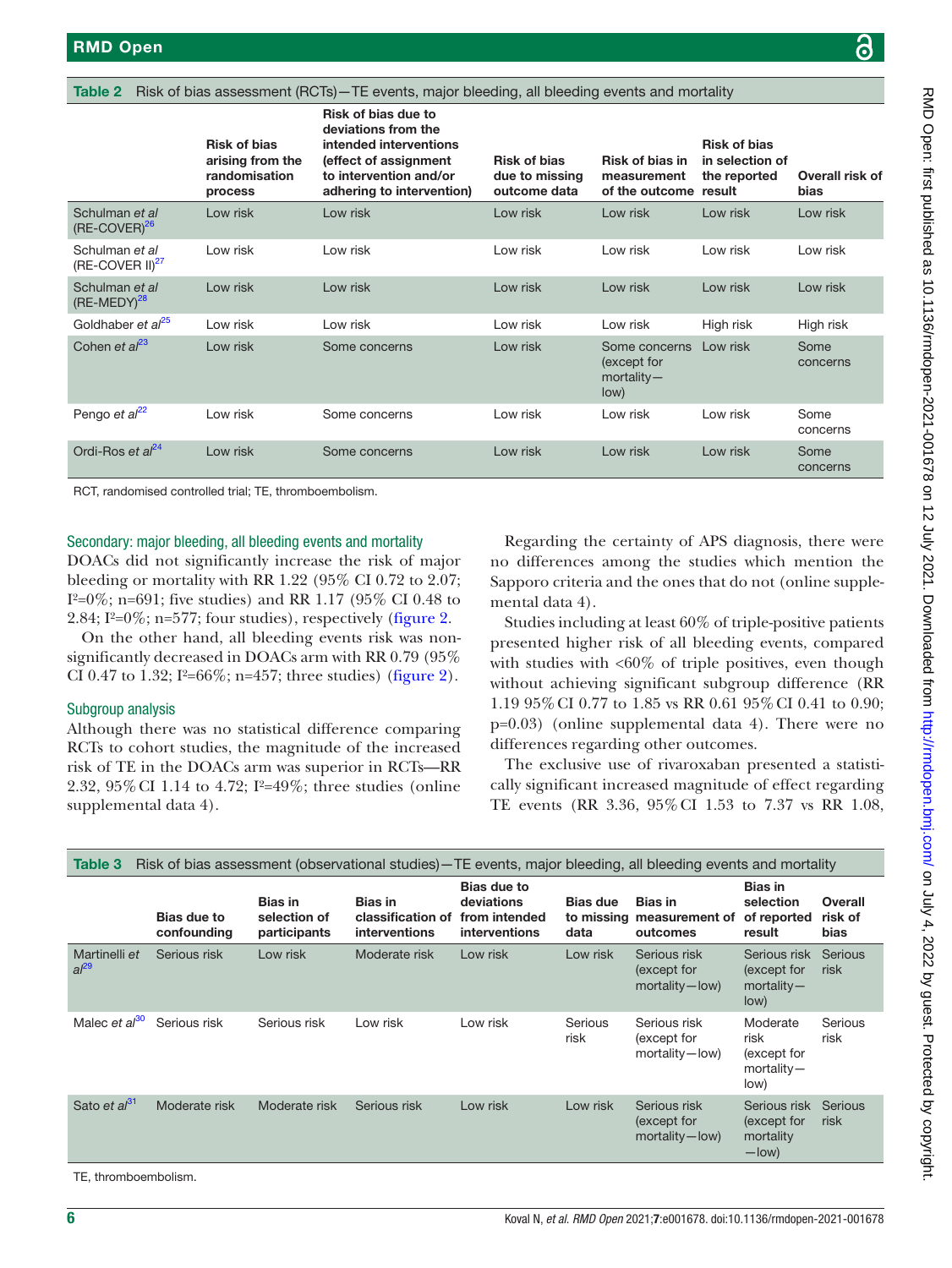|                                                                                                 | <b>DOACs</b> |     | <b>VKA</b>     |     |        | <b>Risk Ratio</b>                                   | <b>Risk Ratio</b>  |     |
|-------------------------------------------------------------------------------------------------|--------------|-----|----------------|-----|--------|-----------------------------------------------------|--------------------|-----|
| <b>Study or Subgroup</b>                                                                        |              |     |                |     |        | Events Total Events Total Weight M-H, Fixed, 95% Cl | M-H, Fixed, 95% CI |     |
| <b>Thromboembolic events</b>                                                                    |              |     |                |     |        |                                                     |                    |     |
| Cohen 2016                                                                                      | 0            | 57  | 0              | 59  |        | Not estimable                                       |                    |     |
| Goldhaber 2016                                                                                  | 3            | 71  | 4              | 80  | 13.6%  | $0.85$ [0.20, 3.65]                                 |                    |     |
| <b>Malec 2019</b>                                                                               | 10           | 82  | 12             | 94  | 40.4%  | 0.96 [0.44, 2.09]                                   |                    |     |
| Martinelli 2018                                                                                 | 4            | 13  | 1              | 15  | 3.4%   | 4.62 [0.59, 36.27]                                  |                    |     |
| Ordi-Ros 2019                                                                                   | 12           | 95  | 6              | 95  | 21.7%  | 2.00 [0.78, 5.11]                                   |                    |     |
| Pengo 2018                                                                                      | 8            | 59  | 0              | 61  | 1.8%   | 17.57 [1.04, 297.67]                                |                    |     |
| Sato 2019                                                                                       | 6            | 18  | 8              | 36  | 19.3%  | 1.50 [0.61, 3.67]                                   |                    |     |
| Subtotal (95% CI)                                                                               |              | 395 |                | 440 | 100.0% | 1.69 [1.09, 2.62]                                   |                    |     |
| <b>Total events</b>                                                                             | 43           |     | 31             |     |        |                                                     |                    |     |
| Heterogeneity: Chi <sup>2</sup> = 6.62, df = 5 (P = 0.25); $1^2$ = 24%                          |              |     |                |     |        |                                                     |                    |     |
| Test for overall effect: $Z = 2.35$ (P = 0.02)                                                  |              |     |                |     |        |                                                     |                    |     |
| <b>Major bleeding</b>                                                                           |              |     |                |     |        |                                                     |                    |     |
| Cohen 2016                                                                                      | 0            | 57  | 0              | 59  |        |                                                     |                    |     |
| Goldhaber 2016                                                                                  | 1            | 71  | $\overline{c}$ | 80  | 8.4%   | Not estimable                                       |                    |     |
| <b>Malec 2019</b>                                                                               | 14           | 82  | 11             | 94  | 45.7%  | $0.56$ [0.05, 6.08]                                 |                    |     |
| Martinelli 2018                                                                                 | 0            | 13  | 0              | 15  |        | 1.46 [0.70, 3.03]<br>Not estimable                  |                    |     |
| Ordi-Ros 2019                                                                                   | 6            | 95  | 7              | 95  | 31.2%  |                                                     |                    |     |
|                                                                                                 | 4            | 59  | 2              | 61  | 8.8%   | $0.86$ [0.30, 2.46]                                 |                    |     |
| Pengo 2018<br>Sato 2019                                                                         | 1            | 18  | $\overline{2}$ | 36  | 5.9%   | 2.07 [0.39, 10.87]<br>1.00 [0.10, 10.31]            |                    |     |
| Subtotal (95% CI)                                                                               |              | 395 |                | 440 | 100.0% | 1.22 [0.72, 2.07]                                   |                    |     |
| <b>Total events</b>                                                                             | 26           |     | 24             |     |        |                                                     |                    |     |
| Heterogeneity: Chi <sup>2</sup> = 1.48, df = 4 (P = 0.83); $1^2$ = 0%                           |              |     |                |     |        |                                                     |                    |     |
| Test for overall effect: $Z = 0.74$ (P = 0.46)                                                  |              |     |                |     |        |                                                     |                    |     |
|                                                                                                 |              |     |                |     |        |                                                     |                    |     |
| All bleeding events*                                                                            |              |     |                |     |        |                                                     |                    |     |
| Cohen 2016                                                                                      | 14           | 57  | 19             | 59  | 30.5%  | 0.76 [0.42, 1.37]                                   |                    |     |
| Goldhaber, 2016 (5)                                                                             | 14           | 71  | 31             | 80  | 32.3%  | $0.51$ [0.30, 0.88]                                 |                    |     |
| Martinelli 2018                                                                                 | 0            | 13  | 0              | 15  |        | Not estimable                                       |                    |     |
| Ordi-Ros 2019                                                                                   | 31           | 95  | 26             | 95  | 37.1%  | 1.19 [0.77, 1.85]                                   |                    |     |
| Subtotal (95% CI)                                                                               |              | 236 |                | 249 | 100.0% | 0.79 [0.47, 1.32]                                   |                    |     |
| <b>Total events</b>                                                                             | 59           |     | 76             |     |        |                                                     |                    |     |
| Heterogeneity: Tau <sup>2</sup> = 0.13; Chi <sup>2</sup> = 5.84, df = 2 (P = 0.05); $I^2$ = 66% |              |     |                |     |        |                                                     |                    |     |
| Test for overall effect: $Z = 0.90$ (P = 0.37)                                                  |              |     |                |     |        |                                                     |                    |     |
| <b>Mortality</b>                                                                                |              |     |                |     |        |                                                     |                    |     |
| Cohen 2016                                                                                      | 0            | 57  | 1              | 59  | 16.9%  | $0.34$ [0.01, 8.29]                                 |                    |     |
| Goldhaber 2016                                                                                  | 3            | 71  | 4              | 80  | 43.1%  | $0.85$ [0.20, 3.65]                                 |                    |     |
| <b>Malec 2019</b>                                                                               | 0            | 82  | $\mathbf 0$    | 94  |        | Not estimable                                       |                    |     |
| Martinelli 2018                                                                                 | 0            | 13  | 0              | 15  |        | Not estimable                                       |                    |     |
| Ordi-Ros 2019                                                                                   | 5            | 95  | 3              | 95  | 34.4%  | 1.67 [0.41, 6.78]                                   |                    |     |
| Pengo 2018                                                                                      | 1            | 59  | $\mathbf 0$    | 61  | 5.6%   | 3.10 [0.13, 74.61]                                  |                    |     |
| Sato 2019                                                                                       | 0            | 18  | 0              | 36  |        | Not estimable                                       |                    |     |
| Subtotal (95% CI)                                                                               |              | 395 |                | 440 | 100.0% | 1.17 [0.48, 2.84]                                   |                    |     |
| <b>Total events</b>                                                                             | 9            |     | 8              |     |        |                                                     |                    |     |
| Heterogeneity: Chi <sup>2</sup> = 1.36, df = 3 (P = 0.71); $1^2$ = 0%                           |              |     |                |     |        |                                                     |                    |     |
| Test for overall effect: $Z = 0.35$ (P = 0.73)                                                  |              |     |                |     |        |                                                     |                    |     |
|                                                                                                 |              |     |                |     |        |                                                     |                    |     |
|                                                                                                 |              |     |                |     |        |                                                     | 0.005<br>10<br>0.1 | 200 |
|                                                                                                 |              |     |                |     |        |                                                     |                    |     |

<span id="page-6-0"></span>

 $95\%$  CI 0.62 to 1.87; p=0.02) ([online supplemental data](https://dx.doi.org/10.1136/rmdopen-2021-001678) [4](https://dx.doi.org/10.1136/rmdopen-2021-001678)).

#### Assessment of confidence in cumulative evidence GRADE

Concerning TE events, the GRADE confidence is very low, being downgraded due to study design, risk of bias and imprecision ([table](#page-7-0) 4). As for secondary outcomes, the GRADE confidence is also very low for the same reasons—except for all bleeding events, additionally downgraded due to indirectness ([table](#page-7-0) 4).

Since we are combining RCTs with observational studies, the overall quality of evidence was assessed using the lowest quality of all included studies.

Separated GRADE analysis for RCTs and observational studies is available in [online supplemental data 5.](https://dx.doi.org/10.1136/rmdopen-2021-001678) Considering only RCTs the GRADE is low, except for all bleeding events, which is very low.

Favours DOAC Favours VKA

#### **DISCUSSION**

Our systematic review showed that the use of DOACs, compared with VKA, increased the relative risk of thromboembolic events by 69% in APS. In the DOACs arm, most of the events were arterial (MI and stroke/ TIA)—65%, suggesting that patients with APS with history of arterial thrombosis or with other risk factors for arterial thrombosis may not be good candidates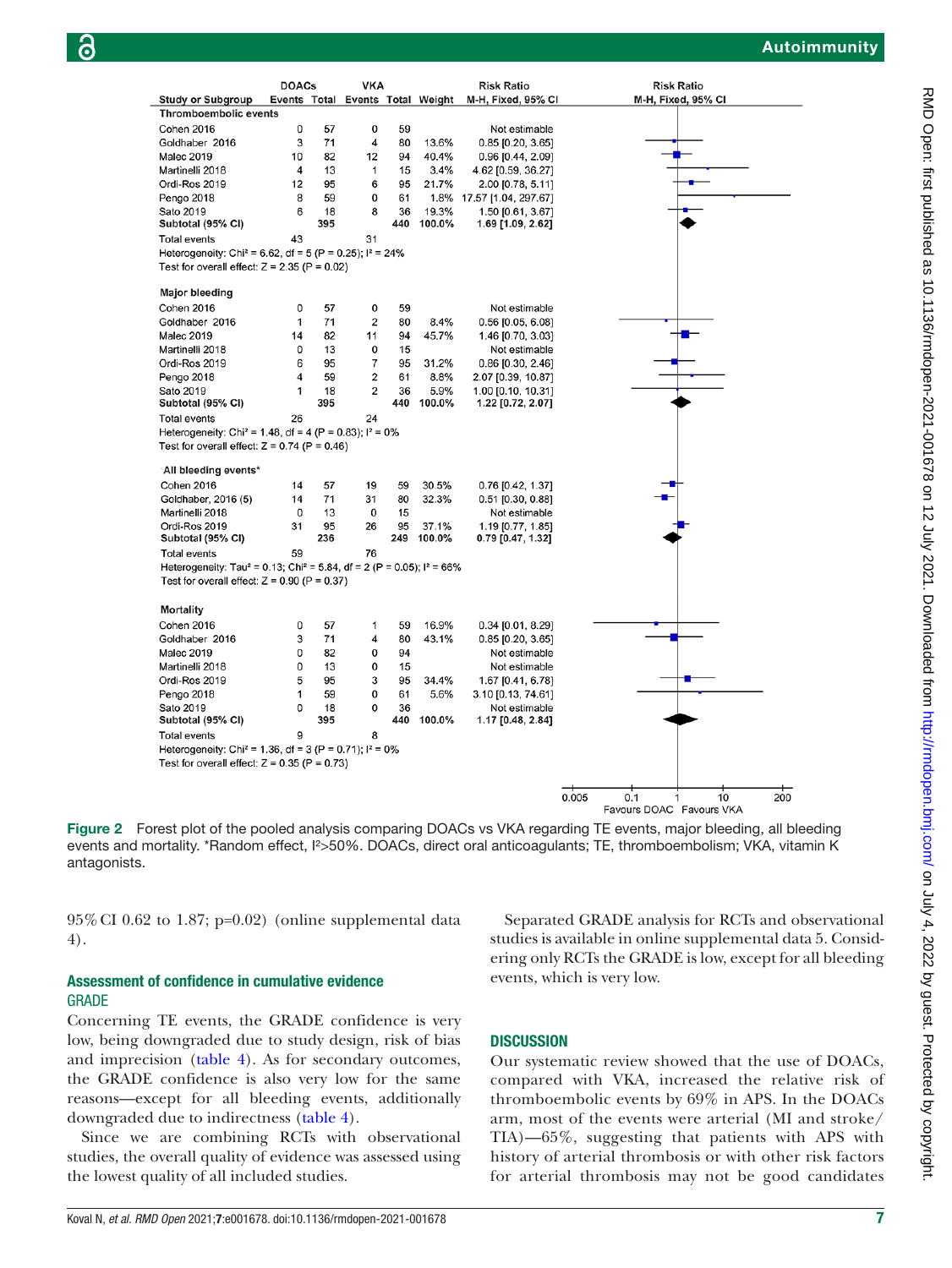<span id="page-7-0"></span>Table 4 Global grade summary of findings

| <b>Outcome</b>                                          | <b>Relative</b>                      |            | Anticipated absolute effects (95% CI) |                                                  |                                                  |                                                                                                            |
|---------------------------------------------------------|--------------------------------------|------------|---------------------------------------|--------------------------------------------------|--------------------------------------------------|------------------------------------------------------------------------------------------------------------|
| No. of participants<br>(studies)                        | effect<br>(95% CI)                   | <b>VKA</b> | <b>DOACs</b>                          | <b>Difference</b>                                | <b>Certainty</b>                                 | What happens                                                                                               |
| Thromboembolic<br>events<br>No. of participants:<br>719 | RR 1.69<br>$(1.09 \text{ to } 2.62)$ | 8.1%       | 13.8%<br>$(8.9 \text{ to } 21.3)$     | 5.6% more<br>$(0.7$ more to<br>13.2 more)        | $\bigoplus$<br>Very low*                         | DOACs may increase<br>the occurrence of<br>thromboembolic events<br>but the evidence is very<br>uncertain. |
| Major bleeding<br>No. of participants:<br>691           | RR 1.22<br>$(0.72 \text{ to } 2.07)$ | 6.6%       | 8.0%<br>$(4.7 \text{ to } 13.6)$      | 1.4% more<br>$(1.8$ fewer to $7$<br>more)        | $\bigoplus$<br>Very low*†                        | DOACs may increase the<br>occurrence of major bleeding<br>but the evidence is very<br>uncertain.           |
| All bleeding events<br>No. of participants:<br>457      | RR 0.79<br>$(0.47 \text{ to } 1.32)$ | 32.5%      | 25.7%<br>$(15.3 \text{ to } 42.9)$    | $6.8\%$ fewer<br>$(17.2)$ fewer to<br>10.4 more) | $\bigoplus$<br>Very low*‡§**                     | DOACs may decrease the<br>occurrence of all bleeding<br>events but the evidence is<br>very uncertain.      |
| Mortality<br>No. of participants:<br>577                | RR 1.17<br>$(0.48 \text{ to } 2.84)$ | 2.7%       | 3.2%<br>$(1.3 \text{ to } 7.7)$       | $0.5\%$ more<br>$(1.4$ fewer to 5<br>more)       | $\bigoplus$ $\bigcirc$ $\bigcirc$<br>Very low*†† | The effect of DOACs on<br>mortality is very uncertain.                                                     |

‡I²=66%.

§Mostly no direct comparison.

¶RR 0.79 (95% CI 0.47 to 1.32).

\*\*RR 1.17 (95% CI 0.48 to 2.84).

††The risk in the intervention group (and its 95% CI) is based on the assumed risk in the comparison group and the relative effect of the intervention (and its 95%CI).

DOACs, direct oral anticoagulants; RR, risk ratio; VKA, vitamin K antagonists.

for DOACs, in particular for rivaroxaban. The analyses including studies with more robust methodology, namely RCTs and studies with high APS diagnostic certainty, presented an even higher risk of TE events in DOACs arm with RR 2.42 and RR 3.18, respectively. Additionally, in studies using exclusively rivaroxaban, which was the most representative drug in all included studies, the thromboembolic risk triples, when compared with VKA.

The risk of major bleeding or mortality was increased without achieving statistical significance. All bleeding events risk was non-significantly decreased in the DOACs arm. However, studies with higher risk patients ( $\geq 60\%$ ) triple positive) showed quite the opposite. Despite nonsignificant results, this outcome increased substantially the risk comparing to VKA, and this probably is related to the worse thromboembolic and haemorrhagic profile of the included patients.<sup>[3](#page-8-1)</sup> Also, it is important to refer that in our population, a large portion of relevant bleeding events among female patients on rivaroxaban were heavy menstrual bleedings, being congruous with already existing data.<sup>[32 33](#page-9-17)</sup>

Therefore, the results of this systematic review give scientific support to current recommendations for not recommending DOACs for secondary prevention of TE in patients with APS, VKA being the elected drug class in this context.<sup>67</sup> Nevertheless, future data from observational studies and RCT will be important to clarify this risk/benefit in selected group of patients

and different DOACs. For instance, ASTRO-APS trial with apixaban 5 mg two times a day compared with warfarin in patients with APS with VTE might change our present approach to this class of drugs.

In contrast to atrial fibrillation treatment, where VKA demonstrated to be less efficacious and safe,  $9^{34}$  the reason behind DOACs failure in APS is still not consensual. Unlike VKA, they target only one coagulation factor, either Xa or  $\text{IIa}, \frac{35}{2}$  and whether directed anticoagulation is sufficient or not in patients with APS remains unclear. Theoretically, and having in mind the pathophysiology of this syndrome, the presence of aPL antibodies constitutes one plausible justification since they can interfere with the normal pharmacokinetics of these drugs. Due to the fact that aPL antibodies increase lag time and time to peak thrombin generation<sup>23</sup> and lead to platelet hyperactivation $36\,37$  and fibrinolysis impairment, $38$  they might be responsible for DOACs' resistance in APS. Other possible drawbacks are suboptimal drug concentration demonstrated in animal models, $39$  as well as the short drug half-life that may lead to a fast decline of anticoagulation effect and treatment failure if administrations are  $missed.<sup>40</sup>$  $missed.<sup>40</sup>$  $missed.<sup>40</sup>$ 

Although meta-analyses on this topic have recently been published, $35 \frac{41-43}{ }$  our systematic review, in comparison, offers relevant advantages. Our focus was exclusively on patients with APS, without limiting TE events to either arterial, venous or microvascular. We included RCTs, which are known to better establish the causality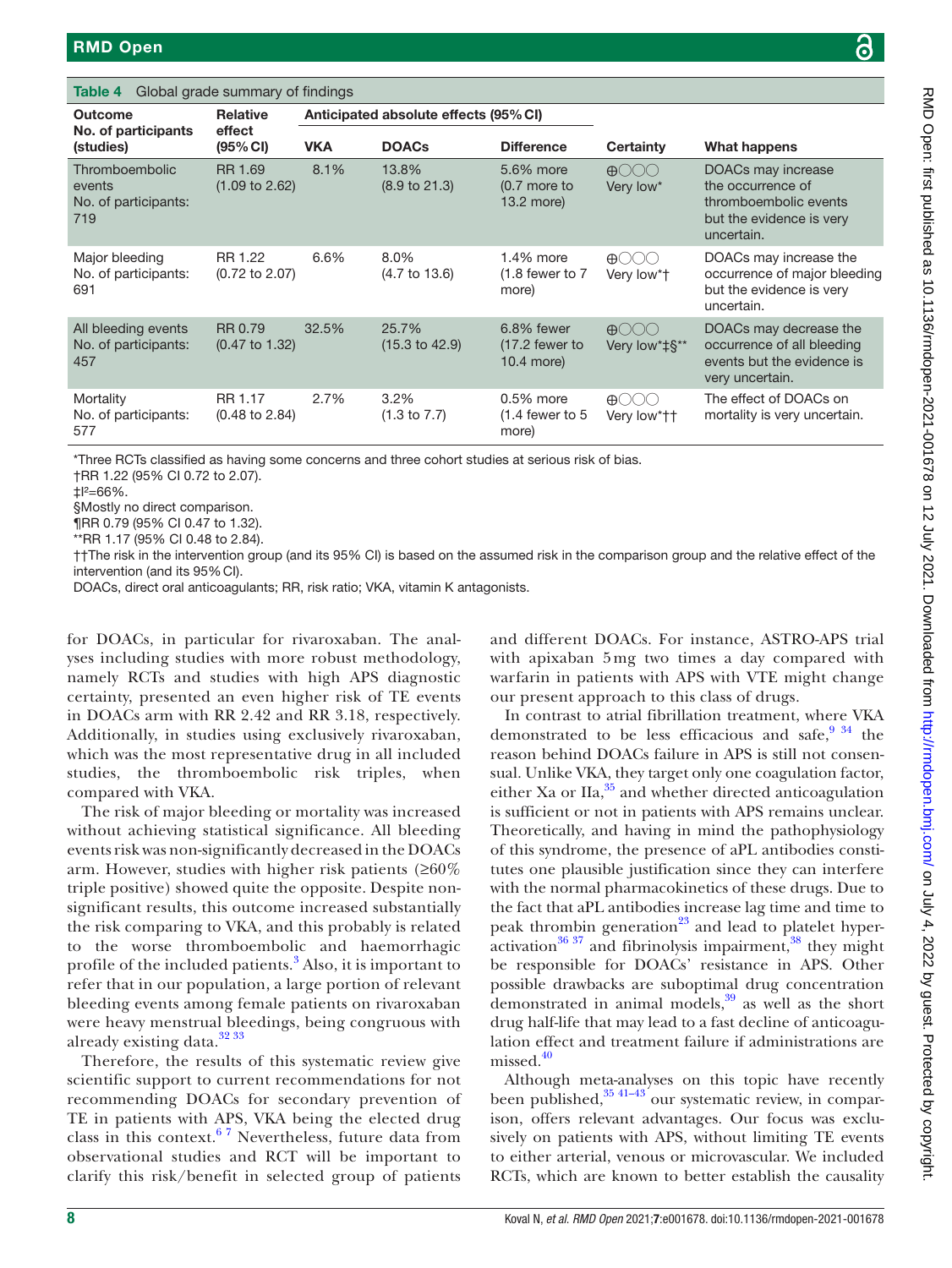between drugs and outcomes, and also observational studies, whose results provided data on all four existing DOACs and less strict APS population. Our pooled data also provide objective measure of the DOACs risk in APS as results achieved statistical significance concerning TE events, supporting some expert consensus.

There are some limitations regarding our review that should be taken into account. First, not all included studies were clear about using or not the revised Sapporo criteria<sup>1</sup> in diagnosing APS. To overcome this limitation, we performed a subgroup analysis that did not show differences between studies with more or less restringing inclusion criteria. Second, approximately 67% of our population was on rivaroxaban, which could bias our conclusions. Indeed, in the subgroup analysis, in studies with heterogeneous use of DOACs the significant effect of TE events was lost. Third, the grade of certainty of our results is very low, due to methodological issues of the studies analysed. However, the inclusion of observational studies is important and offers some relevant advantages, such as a more diversified DOACs samples and the use of well-defined inclusion criteria, contributing for a more homogeneous population.

This is the best evidence available and until more robust evidence is published, physicians need to choose which drug benefits the most their patients based on this reality.

Currently, two more RCTs are ongoing: ASTRO-APS (apixaban for secondary prevention of TE among patients with APS) and RISAPS (rivaroxaban for patients who had stroke with APS, with or without SLE, follows the results of RAPS trial, $^{23}$  with estimated completion dates for 2021 and 2023, respectively. The ASTRO-APS will include only a strict set of patients with APS with history of venous TE. In this study, patients with previous arterial thrombosis were excluded as these events may be a marker of higher thrombogenicity, recurrent events and potential DOACs treatment non-response. [35](#page-9-18) The RISAPS trial aims to study higher intensity anticoagulation with rivaroxaban (15mg, two times a day, a dose recommended for the acute treatment of VTE) and warfarin (target INR 3.5)—these being the novelties of this study.

Notwithstanding our data, the ongoing trials, despite the existing differences in the population (stricter in ATRO-APS), will inform more robustly about the possible class effect of DOACs in APS. The need of further trials depends on these results.

In conclusion, our review suggests that DOACs use, particularly rivaroxaban, among patients with APS, appears to be less effective than VKA, since it is associated with increased risk of thromboembolic events. In fact, some authors $44\frac{45}{15}$  report patients, mostly triple-positive, who experienced catastrophic APS—microthromboses involving at least three organs within a week $46$ —after rivaroxaban introduction. Despite our results advising against DOACs, particularly rivaroxaban, judgements concerning other DOACs should be more watchful considering the ongoing trials, namely ASTRO-APS, that

might provide additional data on this regard and consequently change the present approach to this class of drugs in patients with APS.

#### Author affiliations

<sup>1</sup>Universidade de Lisboa Faculdade de Medicina, Lisbon, Portugal <sup>2</sup>Laboratório de Farmacologia Clinica e Terapêutica, Faculdade de Medicina,

Universidade de Lisboa, Lisboa, Portugal 3 Medicina III, Hospital Pulido Valente (CHULN), Lisboa, Portugal

4 Instituto de Medicina Molecular, Faculdade de Medicina, Universidade de Lisboa, Lisboa, Portugal

<sup>5</sup>Centro Cardiovascular da Universidade de Lisboa (CCUL), Faculdade de Medicina, Universidade de Lisboa, Lisboa, Portugal

6 Cardiology Department, Hospital Universitário de Santa Maria (CHULN), Lisboa, **Portugal** 

<sup>7</sup> Serviço de Reumatologia, Centro Hospitalar Universitario Lisboa Norte (CHULN), Lisboa, Portugal

8 CNS - Campus Neurológico Sénior, Torres Vedras, Portugal

Contributors NK and DC contributed to the concept and design of this review. NK, MA and DC contributed to data acquisition and data analysis. NK, MA, RP, AGA, JEF, JFF, FJP and DC contributed to interpretation of data, critically revised the manuscript and gave final approval of the submitted manuscript.

Funding The authors have not declared a specific grant for this research from any funding agency in the public, commercial or not-for-profit sectors.

Competing interests None declared.

Patient consent for publication Not required.

Provenance and peer review Not commissioned; externally peer reviewed.

Data availability statement All data relevant to the study are included in the article or uploaded as supplementary information.

Open access This is an open access article distributed in accordance with the Creative Commons Attribution Non Commercial (CC BY-NC 4.0) license, which permits others to distribute, remix, adapt, build upon this work non-commercially, and license their derivative works on different terms, provided the original work is properly cited, appropriate credit is given, any changes made indicated, and the use is non-commercial. See:<http://creativecommons.org/licenses/by-nc/4.0/>.

#### ORCID iD

Nazariy Koval<http://orcid.org/0000-0003-3351-1387>

#### **REFERENCES**

- <span id="page-8-0"></span>1 Miyakis S, Lockshin MD, Atsumi T, *et al*. International consensus statement on an update of the classification criteria for definite antiphospholipid syndrome (APS). *[J Thromb Haemost](http://dx.doi.org/10.1111/j.1538-7836.2006.01753.x)* 2006;4:295–306.
- 2 Keeling D, Mackie I, Moore GW, *et al*. Guidelines on the investigation and management of antiphospholipid syndrome. *[Br J Haematol](http://dx.doi.org/10.1111/j.1365-2141.2012.09037.x)* 2012;157:47–58.
- <span id="page-8-1"></span>3 Tripodi A, de Groot PG, Pengo V. Antiphospholipid syndrome: laboratory detection, mechanisms of action and treatment. *[J Intern](http://dx.doi.org/10.1111/j.1365-2796.2011.02362.x)  [Med](http://dx.doi.org/10.1111/j.1365-2796.2011.02362.x)* 2011;270:110–22.
- <span id="page-8-2"></span>4 Andreoli L, Chighizola CB, Banzato A, *et al*. Estimated frequency of antiphospholipid antibodies in patients with pregnancy morbidity, stroke, myocardial infarction, and deep vein thrombosis: a critical review of the literature. *[Arthritis Care Res](http://dx.doi.org/10.1002/acr.22066)* 2013;65:1869–73.
- <span id="page-8-3"></span>5 Goldhaber SZ. Pulmonary embolism thrombolysis: a clarion call for international collaboration. *[J Am Coll Cardiol](http://dx.doi.org/10.1016/0735-1097(92)90473-Z)* 1992;19:246–7.
- <span id="page-8-4"></span>6 Erkan D, Aguiar CL, Andrade D, *et al*. 14Th international Congress on antiphospholipid antibodies: Task force report on antiphospholipid syndrome treatment trends. *[Autoimmun Rev](http://dx.doi.org/10.1016/j.autrev.2014.01.053)* 2014;13:685–96.
- 7 Tektonidou MG, Andreoli L, Limper M, *et al*. EULAR recommendations for the management of antiphospholipid syndrome in adults. *[Ann Rheum Dis](http://dx.doi.org/10.1136/annrheumdis-2019-215213)* 2019;78:1296–304.
- <span id="page-8-5"></span>8 Mekaj YH, Mekaj AY, Duci SB, *et al*. New oral anticoagulants: their advantages and disadvantages compared with vitamin K antagonists in the prevention and treatment of patients with thromboembolic events. *[Ther Clin Risk Manag](http://dx.doi.org/10.2147/TCRM.S84210)* 2015;11:967–77.
- <span id="page-8-6"></span>9 Caldeira D, Rodrigues FB, Barra M, *et al*. Non-Vitamin K antagonist oral anticoagulants and major bleeding-related fatality in patients